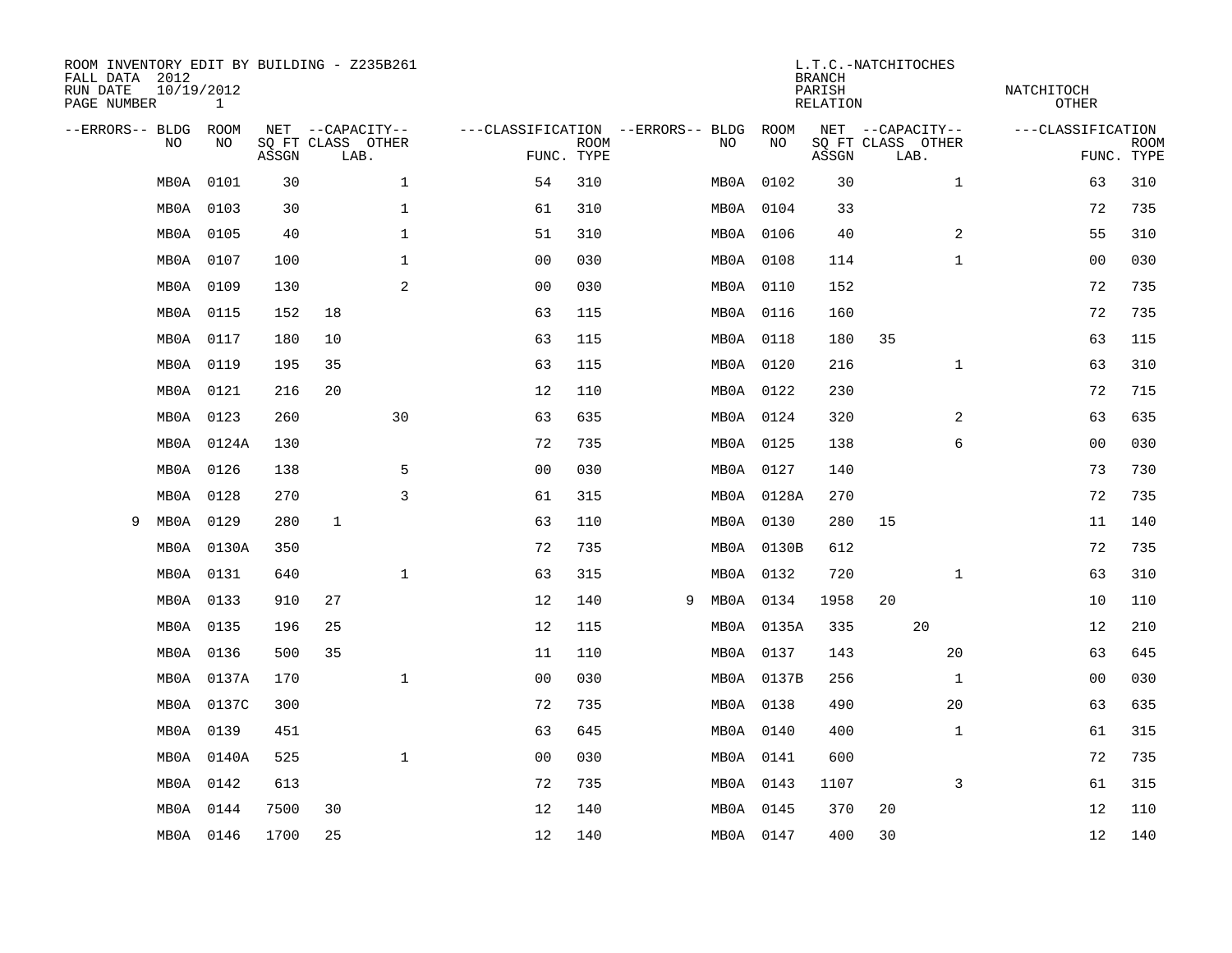| ROOM INVENTORY EDIT BY BUILDING - Z235B261<br>FALL DATA 2012<br>RUN DATE | 10/19/2012 |            |       |                                       |              |                                        | L.T.C.-NATCHITOCHES<br><b>BRANCH</b><br>NATCHITOCH<br>PARISH |   |           |                                                  |          |                                       |                                                                           |  |                                                 |             |
|--------------------------------------------------------------------------|------------|------------|-------|---------------------------------------|--------------|----------------------------------------|--------------------------------------------------------------|---|-----------|--------------------------------------------------|----------|---------------------------------------|---------------------------------------------------------------------------|--|-------------------------------------------------|-------------|
| PAGE NUMBER                                                              |            | 2          |       |                                       |              |                                        |                                                              |   |           |                                                  | RELATION |                                       |                                                                           |  | OTHER                                           |             |
| --ERRORS-- BLDG ROOM                                                     | NO         | NO         |       | NET --CAPACITY--<br>SQ FT CLASS OTHER |              | ---CLASSIFICATION --ERRORS-- BLDG ROOM | <b>ROOM</b>                                                  |   | NO        | NO                                               |          | NET --CAPACITY--<br>SQ FT CLASS OTHER |                                                                           |  | ---CLASSIFICATION                               | <b>ROOM</b> |
|                                                                          |            |            | ASSGN | LAB.                                  |              |                                        | FUNC. TYPE                                                   |   |           |                                                  | ASSGN    | LAB.                                  |                                                                           |  | FUNC. TYPE                                      |             |
|                                                                          | MB0A       | 0148       | 400   |                                       | 4            | 62                                     | 310                                                          |   | MB0A 0149 |                                                  | 940      |                                       | 6                                                                         |  | 63                                              | 630         |
|                                                                          | MB0A       | 0150       | 1651  |                                       | $\mathbf 1$  | 63                                     | 310                                                          |   | MB0A 0151 |                                                  | 1810     |                                       | $\mathbf{1}$                                                              |  | 63                                              | 310         |
|                                                                          | MB0A 0152  |            | 2336  |                                       | $\mathbf{1}$ | 61                                     | 315                                                          |   | MB0A 0153 |                                                  | 2400     |                                       |                                                                           |  | 72                                              | 731         |
|                                                                          | MB0A       | 0154       | 3600  |                                       |              | 72                                     | 730                                                          |   | MB0A 0155 |                                                  | 850      | 30                                    |                                                                           |  | 63                                              | 140         |
|                                                                          | MB0A 0156  |            | 1015  | 30                                    |              | 12                                     | 115                                                          |   |           | MB0A 0156A                                       | 2236     |                                       |                                                                           |  | 72                                              | 735         |
|                                                                          | MB0A       | 0156B      | 2550  |                                       |              | 72                                     | 735                                                          | 9 | MB0A 0157 |                                                  | 1124     | 12                                    |                                                                           |  | 12                                              | 110         |
| 9                                                                        | MB0A 0158  |            | 1840  | 18                                    |              | 12                                     | 110                                                          |   | MB0A 0159 |                                                  | 2410     | 25                                    |                                                                           |  | 12                                              | 115         |
|                                                                          | MB0A       | 0159A      | 260   |                                       |              | 72                                     | 735                                                          |   |           | MB0A 0159B                                       | 814      |                                       |                                                                           |  | 72                                              | 735         |
| 9                                                                        | MB0A       | 0160       | 1378  | 15                                    |              | 12                                     | 110                                                          |   | MB0A 0161 |                                                  | 1600     |                                       |                                                                           |  | 72                                              | 735         |
|                                                                          | MBOA       | 0162       | 826   |                                       | $\mathbf 1$  | 61                                     | 315                                                          |   | MB0A 0163 |                                                  | 54       | 20                                    |                                                                           |  | 12                                              | 115         |
|                                                                          |            | MB0A 0163A | 62    | 20                                    |              | 12                                     | 115                                                          |   | MB0A 0164 |                                                  | 65       | 25                                    |                                                                           |  | 12                                              | 115         |
|                                                                          | MB0A 0165  |            | 75    | 15                                    |              | 12                                     | 110                                                          |   | MB0A 0166 |                                                  | 80       |                                       |                                                                           |  | 72                                              | 735         |
|                                                                          | MBOA       | 0167       | 124   |                                       | $\mathbf 1$  | 61                                     | 315                                                          |   | MB0A 0169 |                                                  | 130      |                                       | 12                                                                        |  | 63                                              | 315         |
|                                                                          | MB0A       | 0169A      | 130   |                                       | $\mathbf{1}$ | 0 <sub>0</sub>                         | 030                                                          |   |           | MB0A 0169B                                       | 136      |                                       | $\mathbf{1}$                                                              |  | 00                                              | 030         |
|                                                                          | MB0A       | 0170       | 148   |                                       | $\mathbf{1}$ | 63                                     | 310                                                          |   | MB0A 0171 |                                                  | 149      |                                       | 40                                                                        |  | 63                                              | 350         |
|                                                                          |            | MB0A 0171A | 150   |                                       |              | 72                                     | 735                                                          |   |           | MB0A 0171B                                       | 162      |                                       |                                                                           |  | 72                                              | 735         |
|                                                                          | MB0A       | 0172       | 162   |                                       | $\mathbf{1}$ | 91                                     | 310                                                          |   | MB0A 0174 |                                                  | 175      |                                       | 3                                                                         |  | 00                                              | 030         |
|                                                                          | MB0A       | 0175       | 190   |                                       |              | 72                                     | 735                                                          |   | MB0A 0176 |                                                  | 191      |                                       | 5                                                                         |  | 0 <sub>0</sub>                                  | 030         |
|                                                                          | MB0A       | 0177       | 194   |                                       |              | 72                                     | 735                                                          |   | MB0A 0178 |                                                  | 213      | 15                                    |                                                                           |  | 12                                              | 140         |
|                                                                          | MB0A 0179  |            | 252   |                                       |              | 72                                     | 735                                                          |   | MB0A 0180 |                                                  | 264      |                                       |                                                                           |  | 72                                              | 115         |
|                                                                          | MB0A       | 0181       | 264   |                                       | 3            | 61                                     | 315                                                          |   | MB0A 0182 |                                                  | 272      | 20                                    |                                                                           |  | 12                                              | 110         |
|                                                                          | MB0A 0183  |            | 333   | 16                                    |              | 12                                     | 115                                                          |   |           | TOTAL NUMBER CLASSROOMS<br>TOTAL NUMBER LABS 210 |          | TOTAL NUMBER SPECIAL LABS 220         | TOTAL NET ASSIGN SQ. FT. IN ROOM FILE<br>TOTAL NUMBER COMPUTER CLASSROOMS |  | 57,512<br>10<br>$7\phantom{.0}$<br>$\mathbf{1}$ |             |
|                                                                          | MB0B 0192  |            | 7200  |                                       |              | 72                                     | 740                                                          |   |           |                                                  |          |                                       | TOTAL NET ASSIGN SQ. FT. IN ROOM FILE                                     |  | 7,200                                           |             |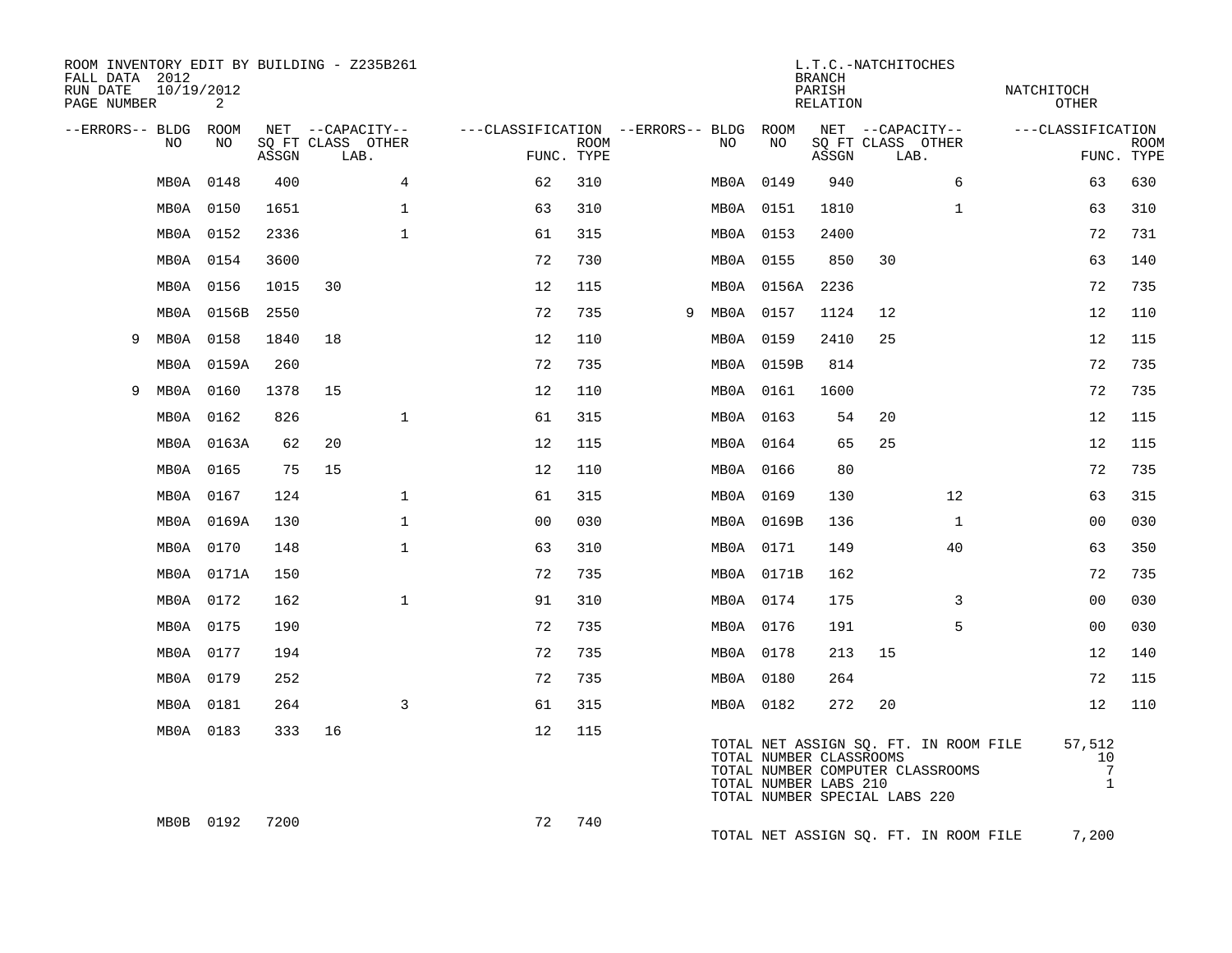| ROOM INVENTORY EDIT BY BUILDING - Z235B261<br>FALL DATA 2012<br>RUN DATE<br>PAGE NUMBER | 10/19/2012<br>3 |       |                                               |              |                                   |                           |           |                                                                                                 | L.T.C.-NATCHITOCHES<br><b>BRANCH</b><br>PARISH<br>RELATION |      |                                                                           | NATCHITOCH | <b>OTHER</b>      |                           |
|-----------------------------------------------------------------------------------------|-----------------|-------|-----------------------------------------------|--------------|-----------------------------------|---------------------------|-----------|-------------------------------------------------------------------------------------------------|------------------------------------------------------------|------|---------------------------------------------------------------------------|------------|-------------------|---------------------------|
| --ERRORS-- BLDG<br>NO                                                                   | ROOM<br>NO.     | ASSGN | NET --CAPACITY--<br>SO FT CLASS OTHER<br>LAB. |              | ---CLASSIFICATION --ERRORS-- BLDG | <b>ROOM</b><br>FUNC. TYPE | NO        | ROOM<br>NO<br>TOTAL NUMBER CLASSROOMS<br>TOTAL NUMBER LABS 210<br>TOTAL NUMBER SPECIAL LABS 220 | ASSGN                                                      | LAB. | NET --CAPACITY--<br>SO FT CLASS OTHER<br>TOTAL NUMBER COMPUTER CLASSROOMS |            | ---CLASSIFICATION | <b>ROOM</b><br>FUNC. TYPE |
|                                                                                         | MB0C 0184       | 400   | 20                                            |              | 12                                | 115                       |           | MB0C 0184A                                                                                      | 400                                                        |      |                                                                           |            | 72                | 735                       |
|                                                                                         | MB0C 0184B      | 536   |                                               |              | 72                                | 735                       | MB0C 0185 |                                                                                                 | 604                                                        | 20   |                                                                           |            | $12 \overline{ }$ | 115                       |
|                                                                                         | MB0C 0186       | 606   |                                               | $\mathbf{1}$ | 61                                | 310                       | MB0C 0187 |                                                                                                 | 660                                                        |      | $\mathbf{1}$                                                              |            | 61                | 310                       |
|                                                                                         | MB0C 0188       | 753   |                                               | 2            | 00                                | 030                       | MB0C 0189 |                                                                                                 | 1110                                                       |      | 2                                                                         |            | 00                | 030                       |
| 9                                                                                       | MB0C 0190       | 1333  | 14                                            |              | 12                                | 110                       | MB0C 0191 | TOTAL NUMBER CLASSROOMS<br>TOTAL NUMBER LABS 210<br>TOTAL NUMBER SPECIAL LABS 220               | 1250                                                       |      | TOTAL NET ASSIGN SQ. FT. IN ROOM FILE<br>TOTAL NUMBER COMPUTER CLASSROOMS |            | 72<br>5,789       | 735                       |
| MBOE                                                                                    | 0168            | 125   |                                               |              | 72                                | 735                       |           | TOTAL NUMBER CLASSROOMS<br>TOTAL NUMBER LABS 210<br>TOTAL NUMBER SPECIAL LABS 220               |                                                            |      | TOTAL NET ASSIGN SO. FT. IN ROOM FILE<br>TOTAL NUMBER COMPUTER CLASSROOMS |            | 125               |                           |